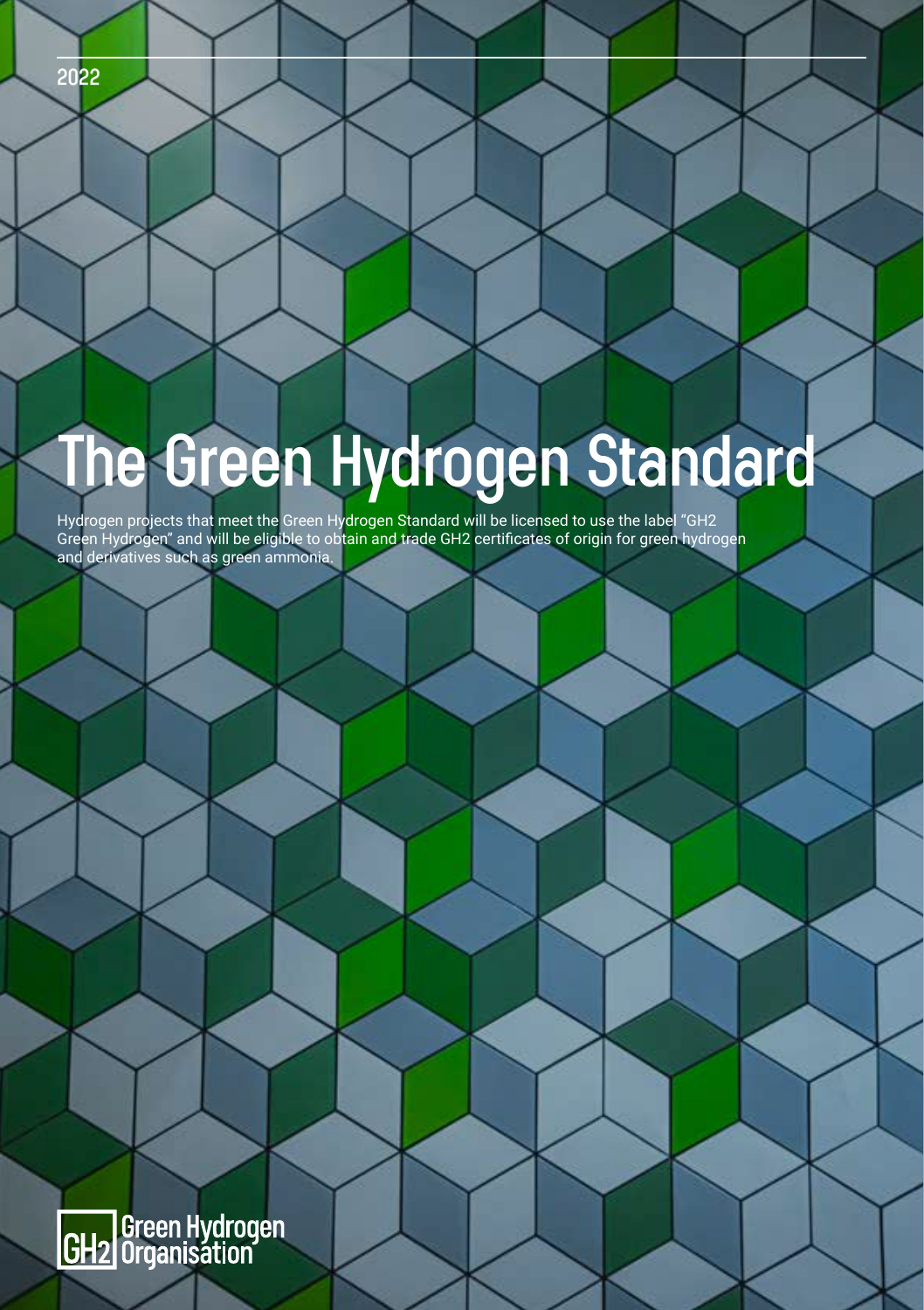#### The Green Hydrogen Organisation (GH2)

The Green Hydrogen Organisation (GH2) is a not profit foundation under Swiss law. In addition to its office in Geneva it is present in London, Perth, and Sydney.

The mission of GH2 is to dramatically accelerate the production and utilisation of green hydrogen across a range of sectors globally. It will push to rapidly decarbonise industries like steel, cement, fertilisers, shipping and aviation that have so far made limited progress reducing their emissions.

A global standard that defines green hydrogen is essential to promote confidence, raise and leverage investment, facilitate trade and unlock green hydrogen's vast potential.

Additional information regarding GH2 is available via www.gh2.org

#### **The Green Hydrogen Standard**

The Green Hydrogen Organisation

This publication may be reproduced free of charge in any format or medium provided that it is reproduced accurately and not used in a misleading context.

The material must be acknowledged as the Green Hydrogen Organisation copyright with the title and source of the publication specified.

Copyright in the typographical arrangement and design rests with the Green Hydrogen Organisation.

May 2022.

For more information, please contact Sam Bartlett (sam.bartlett@gh2.org).

### **Foreword**

#### *Unlocking Green Hydrogen's vast potential*

The central importance of green hydrogen in the transition to net zero is clearer than ever. Every week brings another wave of green hydrogen announcements: new national strategies, government incentives, industry commitments and collaboration, research insights and advocacy.

Russia's brutal invasion of Ukraine has underlined the unsustainability of Europe's dependence on fossil fuels. We have stopped debating if green hydrogen can save us. Now we are debating how quickly we can make it happen.

As a fuel, when hydrogen is used its only emission is water (H20). But if all forms of hydrogen are zero emission when used, they are definitely not when produced.

It is essential therefore that we reach agreement on global standards that define green hydrogen. This is not just a technical issue. Everyone needs to know that "green" hydrogen means hydrogen produced without significant associated greenhouse gas emission. This is in contrast to most of the hydrogen used today which is made from methane by processes that typically result in more than ten kilos of CO2 emissions for each kilo of hydrogen.

There is a growing appreciation that green hydrogen is the only hydrogen production option strictly aligned with a 1.5-degree pathway<sup>1</sup>.

However, even among supporters of green hydrogen, there are different views about how to define renewable electricity, how to measure emissions, and what, if any, sustainability criteria should apply. Green hydrogen will be a globally traded commodity. A standard is needed to build trust and confidence between investors, producers, customers and consumers. We also need a social license to operate from the communities that will host green hydrogen production. There are clear risks that, if not managed to a high standard, the green hydrogen revolution will stall.

It is for these reasons we have developed and agreed this Standard, the Green Hydrogen Standard. It establishes a global definition of green hydrogen: **Green hydrogen is hydrogen produced through the electrolysis of water with 100% or near 100% renewable energy with close to zero greenhouse gas emissions.** We invite green hydrogen producers to have their project independently accredited by GH2. Projects that meet the Standard, as set out below, will be licensed by GH2's accreditation body to use the label "GH2 Green Hydrogen" and will be eligible to obtain and trade GH2 certificates of origin.

Green hydrogen is sometimes characterised as having zero greenhouse gas emissions. However, the production of renewable electricity can involve some greenhouse gas emissions. There can be greenhouse gas emissions associated with electrolysis and associated processes (such as water treatment and desalination). And some projects have non-renewable back-up power systems. Accordingly, GH2 refers to "close to zero greenhouse gas emissions". The Standard requires that green hydrogen projects operate at <=1 kg CO2e per kg H2 (taken as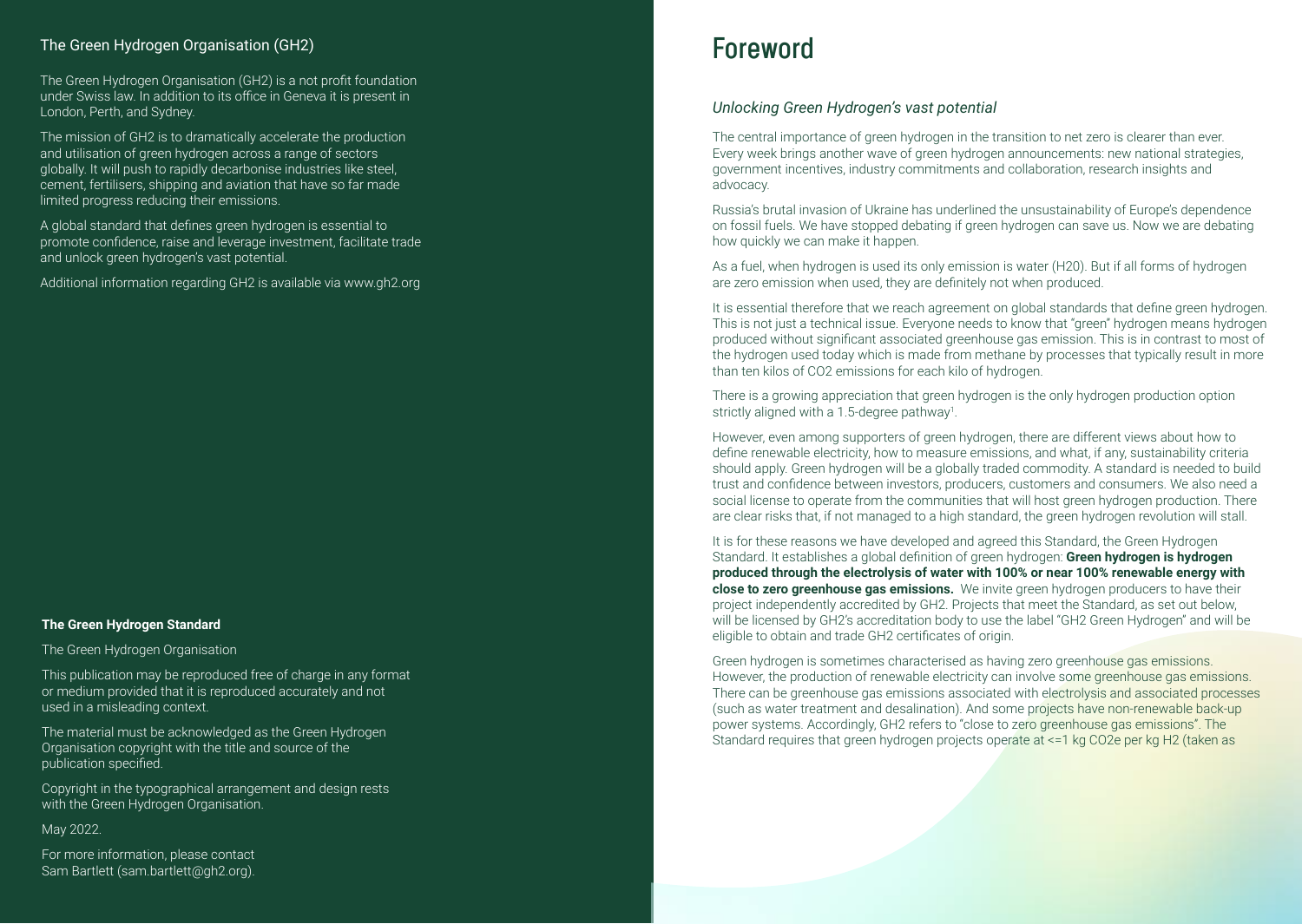an average over a 12-month period). The GH2 Board will review the performance of GH2 accredited projects on an annual basis, with the expectation that the boundaries of the emissions assessment framework can be widened and that the emissions threshold will be lowered in accordance with emerging best practice.

GH2's definition of renewable energy is based on the technologies that are the leading candidates for scaling up green hydrogen production: hydropower, wind, solar, geothermal, tidal and other ocean energy sources. Some countries believe that there is a role for nuclear energy to accelerate the shift from more polluting activities, such as coal generation. However, nuclear power has environmental and safety related issues which this Standard is not designed to address. Similarly, there are sustainability issues related to biomass and waste to energy that require careful scrutiny. GH2 welcomes the Green Hydrogen Standard inspiring further rules and standards for nuclear and other forms of energy production with close to zero emissions.

The Standard requires that the environmental, social and governance aspects of green hydrogen production are addressed. It requires that the development opportunities and impacts of green hydrogen production and use are considered. These are vital considerations for investors, customers, consumers and the communities that host green hydrogen projects.

GH2 has been established to build the energy systems of the future. Green hydrogen is a vastly superior technology to fossil fuels, and will inevitably replace them. The only question is when, and we are running out of time. If you are committed to the energy transition, reach out to us here at GH2. We have a planet to save and no time to waste.

#### **Malcolm Turnbull**

Chairman of the Green Hydrogen Organisation

# **Contents**

| Requirement 1 - Project overview and outlook11                |
|---------------------------------------------------------------|
|                                                               |
| Requirement 3 - Project location and design 12                |
|                                                               |
| Requirement 5 - Environmental impact15                        |
|                                                               |
| Requirement 7 - Government, transparency and accountability18 |
|                                                               |
|                                                               |
|                                                               |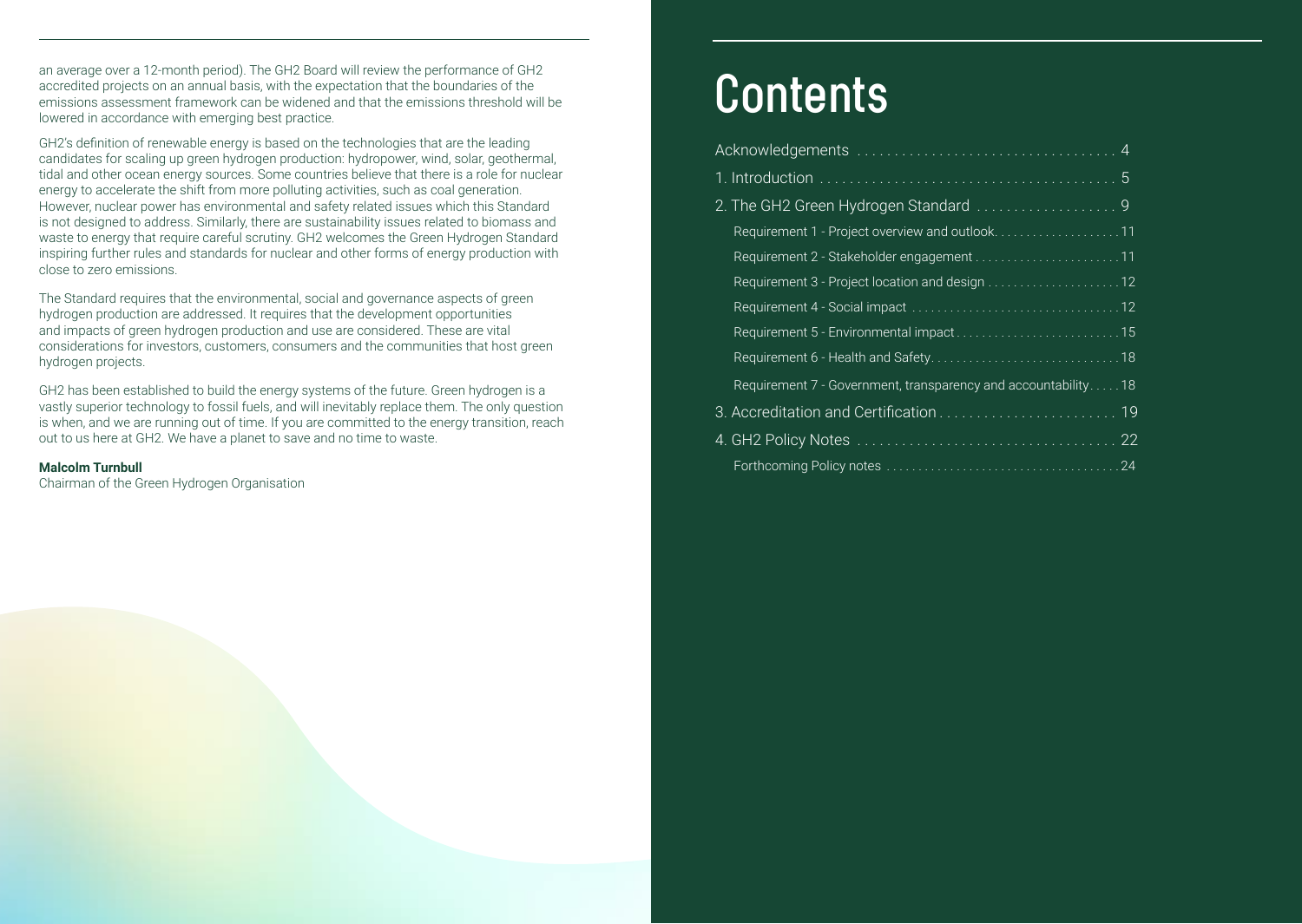### **Acknowledgments 1. Introduction**

In December 2021 the GH2 formed a Technical Committee to advise the GH2 Board on the development of the Standard. GH2 thanks the following Committee members for their advice and input:

- Anna Freeman, Clean Energy Council Australia.
- Barbara Jinks, IRENA
- Emile Herben, Yara
- Gökçe Mete, Stockholm Environment Institute
- Heino von Meyer, PtX Hub
- Ilka-Rose Mitchell, Fortescue Future Industries
- Jill Thesen, The Federation of German Industries e.V. (BDI)
- Johanna Friese, PtX Hub
- Linda Wright, New Zealand Hydrogen Council
- Liu Yunhui, Research Center for Contemporary Management, Tsinghua University
- Marcelo Kloster, Argentinean Accreditation Organization
- Noam Boussidan, World Economic Forum
- Mark Phillips, Nikau Capital
- Miguelangel Ocando Wahban, H2Vector Energy Technologies, S.L.
- Noel Tomnay, Wood Mackenzie.
- Rachel Fakhry, Natural Resources Defense Council
- y Rita Tedesco, ECOS
- Scott Hamilton, Smart Energy Council (Australia)
- Simon Dawes, Carbon Change Australia
- Sonja Butzengeiger-Geyer, Perspectives Climate Group GmbH
- Tom Parkinson, Fortescue Future Industries
- Tim Hard, Argus

While these contributions are greatly appreciated, responsibility for the Standard rests with the Green Hydrogen Organisation (GH2), Geneva, Switzerland.

Green hydrogen producers are invited to submit their projects for accreditation and certification by the Green Hydrogen Organisation (GH2). Green Hydrogen projects that meet the Green Hydrogen Standard (as set out below) will be licensed by GH2's accreditation and certification body to use the label "GH2 Green Hydrogen" and will be eligible to obtain and trade GH2 certificates of origin.

The Green Hydrogen Standard (hereafter "the Standard") establishes a global definition of green hydrogen. Green hydrogen is hydrogen produced through the electrolysis of water with 100% or near 100%<sup>2</sup> renewable energy with close to zero greenhouse gas emissions.<sup>3</sup> It requires that the environmental, social and governance consequences of green hydrogen production are thoroughly evaluated. It also requires that the development opportunities and impacts of green hydrogen production and use are fully considered.

The Standard is based on a project-level certification and accreditation. Chapter 2 outlines seven general and seven detailed requirements that projects must satisfy.

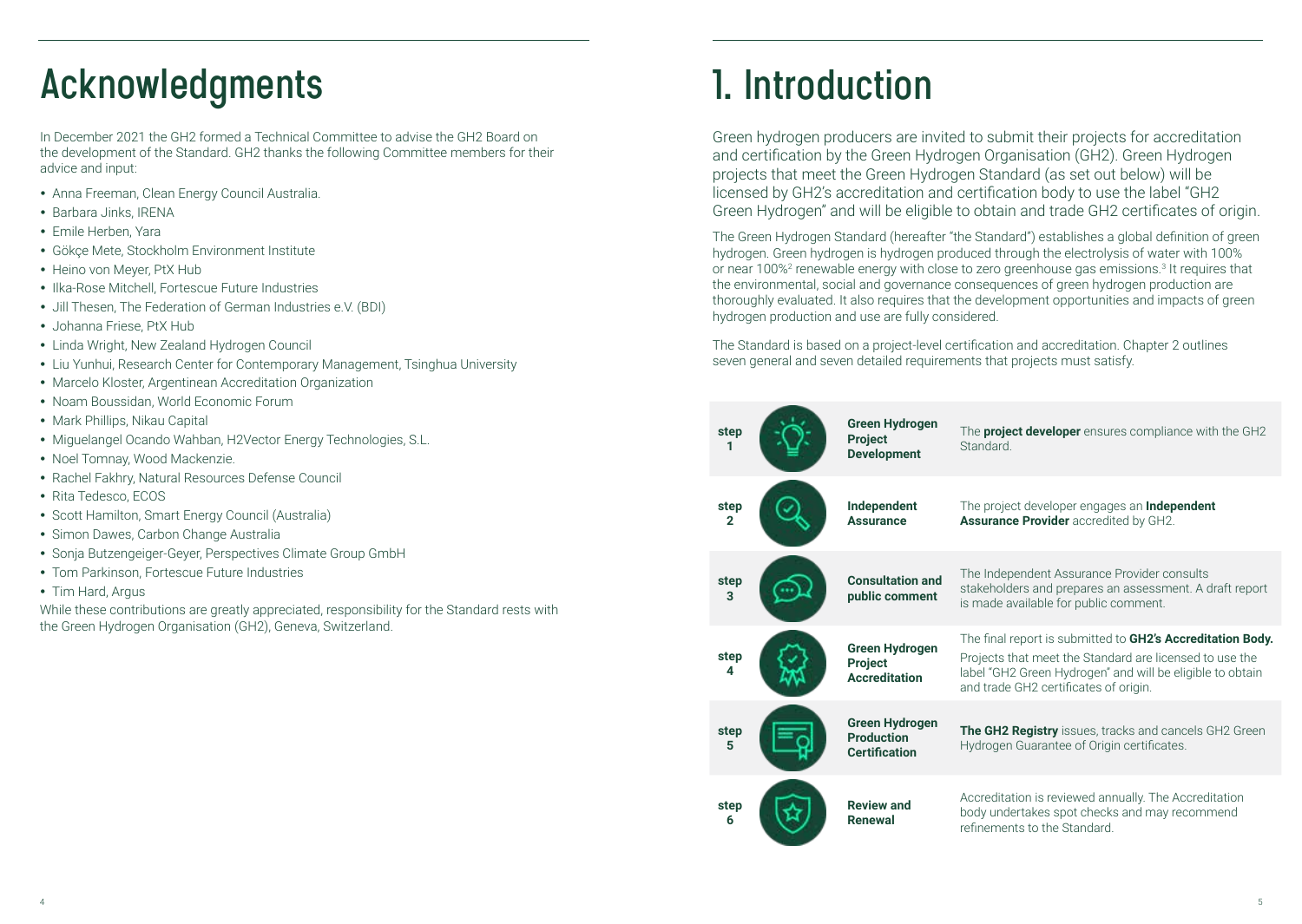The Green Hydrogen Standard provides a clear global minimum standard, while also retaining the flexibility to accommodate local challenges and opportunities. The Standard places the onus on green hydrogen producers to demonstrate that they are addressing the environmental, social and governance performance of their projects in accordance with national laws and regulation and global best practice. The Standard seeks to ensure consistency and credibility, while also maintaining country ownership.

GH2 embraces the principle and practice of accountability by government and industry to all citizens for the stewardship of natural resources. Certification and accreditation by GH2 require that green hydrogen projects are subject to a credible, independent assessment, applying international assurance standards. The procedures emphasise openness and stakeholder consultation. Proactively engaging and building trust with key communities and stakeholders will also be its own reward outside of certification as it will build social licence to operate and improve the positive impacts of the investment and help mitigate any externalities.

#### **1.1 Rigorous accounting of greenhouse gas emissions – guaranteeing close to zero emissions**

The Green Hydrogen Standard sets a maximum threshold for greenhouse gas emissions of 1kg CO2e per kg H2 (see Requirement 5E, below). GH2 has worked with stakeholders to develop an emission measurement methodology that builds on international best practice and that enables comparisons with other hydrogen production pathways. GH2 also reviewed the academic literature and consulted green hydrogen producers on an appropriate threshold.4 The GH2 Standard is rigorous, yet practical, with emission accounting procedures and thresholds that can be applied consistently to grid and off grid production.

The boundaries of the carbon accounting system and the thresholds at which hydrogen is considered "green" need to be clearly defined and trusted as credible by all stakeholders. With some modifications, GH2 applies the methodology for the electrolysis production pathway being developed by the International Partnership for Hydrogen and Fuel Cells in the Economy (IPHE) as outlined in the *Working Paper Methodology for Determining the Greenhouse Gas*  **Emissions Associated with the Production of Hydrogen** (see Annex 1).<sup>5</sup> The IPHE does not establish an emissions threshold. Building on IPHE's work, the Standard addresses the storage, conversion and delivery of H2 and its derivatives (see Requirement 5E). Priority is given to green ammonia, as a leading candidate for the transportation of green hydrogen for many green hydrogen project developers.

#### **1.2 Environmental, social and governance performance**

While the emissions associated with hydrogen production have received significant attention, demonstrating that green hydrogen has been produced sustainably needs to be addressed in green hydrogen certification. The Standard tracks the overall social, environmental and governance performance of green hydrogen production.

GH2 focuses on the renewable energy technologies that are the leading candidates for scaling up green hydrogen production. GH2 accreditation and certification requires the project operator to demonstrate that hydrogen is produced through the electrolysis of water with 100% or near 100% renewable energy. GH2 accreditation and certification requires renewable energy sourced from hydropower, wind, solar (solar thermal and solar photovoltaic), geothermal energy, tide, wave and other ocean energy sources.

GH2 notes that some countries have determined that there is a role for nuclear energy to accelerate the shift from more polluting activities, such as coal generation. However, nuclear power raises some specific environmental and safety related issues , which this Standard is not designed to address. Similarly, there are sustainability issues related to biomass and waste to energy which this Standard is not designed to address. GH2 welcomes if the Green Hydrogen Standard inspires further rules and standards also for nuclear and other forms of energy production with close to zero emissions.

In exceptional circumstances, and in consultation with stakeholders, GH2 will consider opportunities to engage with project operators that are planning to produce hydrogen with other renewable non-fossil sources, but only where these projects meet the same emissions and sustainability standards.

Accelerating the production and utilisation of green hydrogen requires and supports a large increase in the production and utilisation of renewable energy. In order to be accredited and certified, the Standard requires that green hydrogen project operators prepare an evaluation of the project's utilisation of electricity and the impact on the energy market. The project operator must demonstrate that it has identified and implemented technically feasible and cost-effective measures that support energy efficiency or other decarbonisation options, addressing any impacts vis-à-vis access to affordable and reliable energy. The expectation is that green hydrogen projects contribute to the build-out of new renewable energy capacity and avoid leading to increased use of fossil-generated electricity elsewhere in the energy system.

The wider social and environmental impacts associated with additional renewable capacity need to be considered. Green hydrogen production facilities also need to be developed and operated responsibly and sustainably. Key questions include: *Are the social and environmental impacts of new projects fully considered? Does the project comply with international human rights standards and are human rights promoted where the energy is produced? Has a good faith effort to engage key stakeholders and communities proactively been made? Have they been provided with the information and potential opportunities to engage that they see as most relevant and needed?*

The Green Hydrogen Standard incorporates best practice sustainability assessments into investment analysis and project decision-making processes through an inclusive process where stakeholder views are solicited, respected and addressed. The GH2 Standard incorporates the impact on affected communities, labour and working conditions, and the prohibition of all forms of slavery, child and forced labour. The use and management of water resources will also be considered during the certification process, together with adherence to best practice health and safety standards in green hydrogen production, storage and transportation.

#### **1.3 The development impact – SDG performance**

The Sustainable Development Goals (SDGs) call for the betterment of global populations, while preserving the environment and guarding against a climate disaster.<sup>6</sup> Green hydrogen is a unique technology and fuel that allows for scalable investment and dramatically decarbonised industry. As a system for energy production, it also promises to deliver greater energy independence for countries without natural endowments of fossil fuels as well as offering an alternative to fossil fuels. In order to achieve the SDGs and Paris Agreement targets, the energy transition must become a transformational global effort. An energy revolution is underway, but 759 million people still live without electricity and the development opportunities it provides.<sup>7</sup>

Green hydrogen has enormous potential to support the achievement of the SDGs. The most obvious contributions relate to SDG 7 (affordable and clean energy), SDG 8 (decent work and economic growth) and SDG 13 (climate action). In addition, there are direct and indirect contributions that contribute to almost all of the SDGs, including SDG 6 (clean water and sanitation) SDG 9 (industry, innovation and infrastructure), SDG 12 (responsible consumption and production), SDG 14 (life below water) and SDG 15 (life on land) that should also be considered. The Standard requires that green hydrogen project operators assess the project's development impact and contribution towards achievement of the SDGs. This work should be undertaken at an early stage, with a view to maximising the development potential to support energy sector development, increase energy security and development opportunities.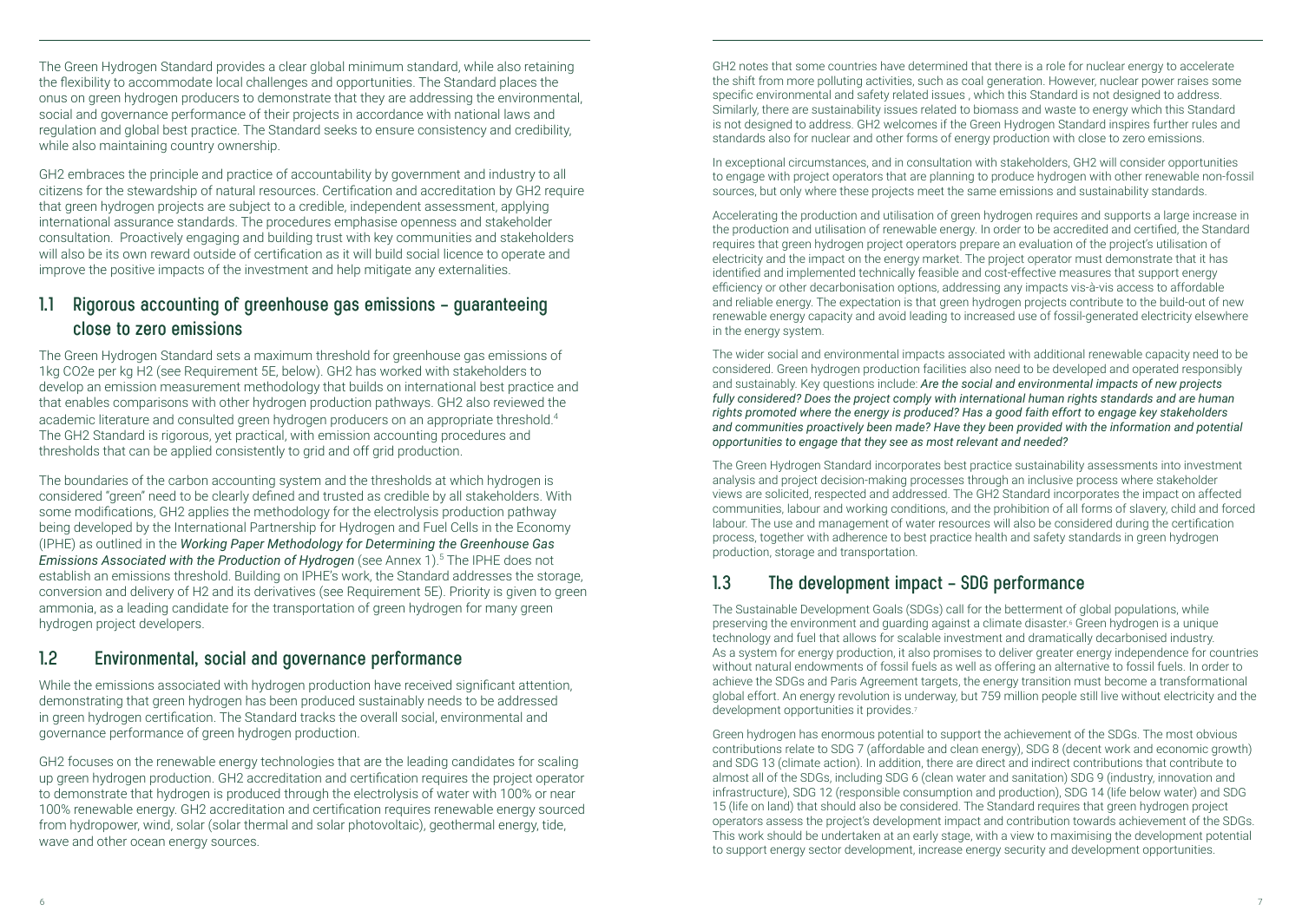### **2. The GH2 Green Hydrogen Standard**

The Green Hydrogen Standard is based on a project-level certification and accreditation. It is comprised of seven principles and seven requirements.

#### **2.1 Principles of the Green Hydrogen Standard**

The Green Hydrogen Standard provides a clear global minimum standard, while also retaining the flexibility to accommodate local challenges and opportunities. The following seven principles will be applied throughout the accreditation and certification process:

- 1. **Sovereignty and subsidiarity.** GH2 acknowledges that the development of natural resources and energy markets is in the domain of sovereign governments to be exercised in the interest of their citizens and national development. To avoid duplication, demonstrating adherence to credible and comprehensive national requirements<sup>8</sup> shall be deemed sufficient to meet GH2's accreditation and certification requirements. Similarly, any potential breaches of GH2's requirements by government agencies and/or other parties in relation to the project shall be fully considered. Science-based knowledge should be applied, referring to peer-reviewed literature and internationally accepted standards.
- 2. **Proportionality (materiality).** GH2 shall ensure proportionality in the accreditation and certification framework. The process should emphasise the most significant issues and impacts and allow for minor gaps/deviations in meeting the requirements where the broader objective of the requirement is met.
- 3. **Harmonisation.** To improve quality and efficiency, GH2 encourages alignment with international best practice and will work to ensure the interoperability of its work with organisations that are pursuing similar objectives.
- 4. **Consultation.** GH2 accreditation and certification requires clear evidence of proactive and broad-based stakeholder consultation. All stakeholders have important and relevant contributions to make - including governments and their agencies, companies and their suppliers, local communities who may be affected by the project, financial organisations, investors and non-governmental organisations. We support the principle of free, prior and informed consent.
- 5. **Transparency.** To contribute to informed public debate and building trust, the GH2 expects disclosures from project operators to be proactive, comprehensive, and publicly accessible. Project operators should find out what is of particular relevance and interest to specific stakeholders and seek the best ways to share that information. This information should be made freely available online and in other relevant formats to the community concerned 9 . Free access to, and subsequent re-use of, open data are of significant value to society.
- 6. **Independent verification, concerns and appeals.** GH2 relies on project operators to make a complete and compelling case of how they are meeting the Standard, which will be subject to independent review. GH2 will develop a review and appeal procedure but in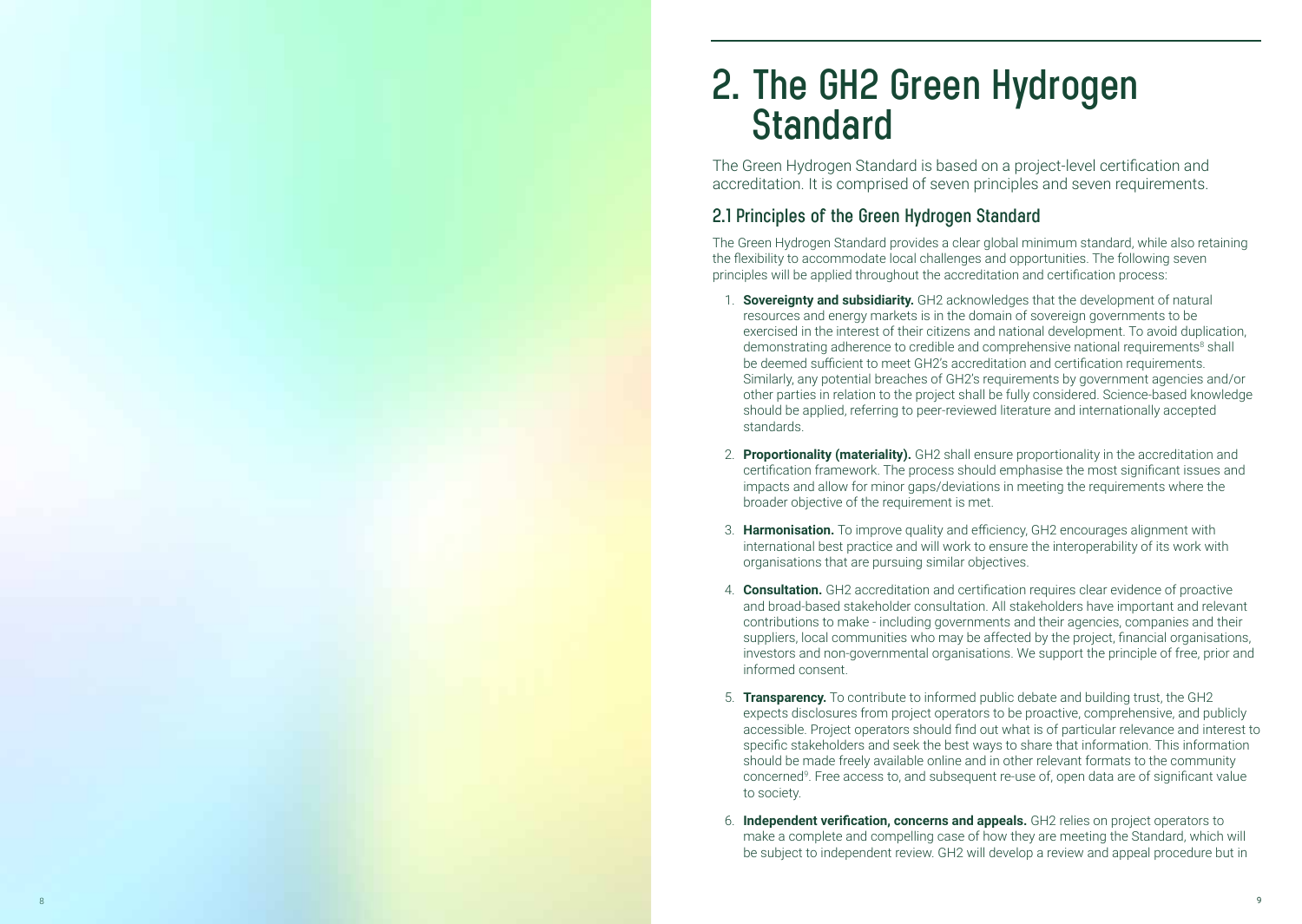the first instance, stakeholders with a concern regarding compliance with the Standard should raise it with the project operator and/or the appropriate national authorities. If this is not appropriate or if the concern remains, the stakeholder may petition GH2 to consider the matter.

7. **Further development of the Standard**. The Standard seeks to balance predictability and flexibility in a new and rapidly growing industry. Project proponents have emphasised the need for clear and stable standards to inform long term planning. Stakeholders are also in agreement that GH2 should take into account emerging best practices, particularly as projects are scaled up from pilots to large scale operation. GH2 will review the lessons learned from the accreditation and certification process in consultation with all stakeholders. Any subsequent refinements or modifications to the Standard will include transitional arrangements that will allow project operators to make the necessary adjustments within a reasonable timeframe before coming into force.

#### **2.2 GH2 Requirements**

The seven requirements below outline the specific requirements that must be met in order for projects to be accredited and certified by GH2. In some cases, the requirements reference policy notes. Policy notes provide additional detail and assessment criteria. Further refinements and interpretations are likely to occur and will be communicated through revised requirements and additional policy notes.

#### **Terminology**

The use of the terms '**required**' and '**must**' indicate that a provision is mandatory and will be taken into account in the accreditation and certification of the project.

The use of the terms '**expected**' and '**should**' indicate that the project operator should consider the issue and document their discussions and position. Certification will consider the progress made on these issues and any reasonable barriers to meeting the expectation.

The use of the terms '**recommended**', '**encouraged**', '**may wish**' and '**could**' indicate that a provision is optional, while adding to the balance of evidence for certification. However, these are not requirements for accreditation and certification of the project.

#### **Acknowledgements**

In developing these standards, the GH2 has drawn on a variety of international best practices, in particular the International Finance Corporation's (IFC) *Environmental and Social Performance Standards*10, the Hydropower Sustainability Council's *Hydropower Sustainability Standard*11 and the UN Sustainable Development Goals (SDGs).

## **Requirement 1**

#### **Project overview and outlook**

The objective of this provision is to ensure that the project operator can demonstrate the project's strategic fit with relevant policies and plans of the host government, and that the project is a priority option to meet identified market needs.

GH2 accreditation and certification **requires** that the project operator publishes a publicly accessible and transparent overview of the project addressing expected outcomes and impact. This should include:

- a. A simple but complete overview of the project (scope; technology used; capacities; timeframes; involved parties; how key decisions will be made and who will make them; local and regional impacts);
- b. A summary of the project's contribution to local and national policies and plans objectives, and the project's contribution to the UN Sustainable Development Goals, where applicable;
- c. A summary of the environmental, social and economic impact of the project and plans to mitigate them.
- d. A summary of plans for ongoing consultation and community outreach and engagement;
- e. A summary of how project operators intend to meet and sustain compliance with the requirements of the GH2 Green Hydrogen standard over the whole lifetime of the project.

### **Requirement 2**

#### **Stakeholder engagement and government approval**

The objective of this provision is to demonstrate that the project has been a) subject to a proper approval process in accordance with national laws and regulations, b) that any concerns regarding the project can be addressed through the appropriate channels and with the relevant government authority and that c) the project has widely engaged relevant stakeholders to build trust and maximise its social licence to operate and local economic development opportunities.

GH2 accreditation and certification requires that the project operator publishes a publicly accessible summary of the government licences and approvals associated with the project. This should address property rights, land use, water rights (if applicable) environmental, public health and foreign investment approvals as appropriate, with links to the associated documentation where publicly available. The documentation should be made available to the Independent Assurance Providers, with appropriate caveats and safeguards to protect personal and commercially sensitive information.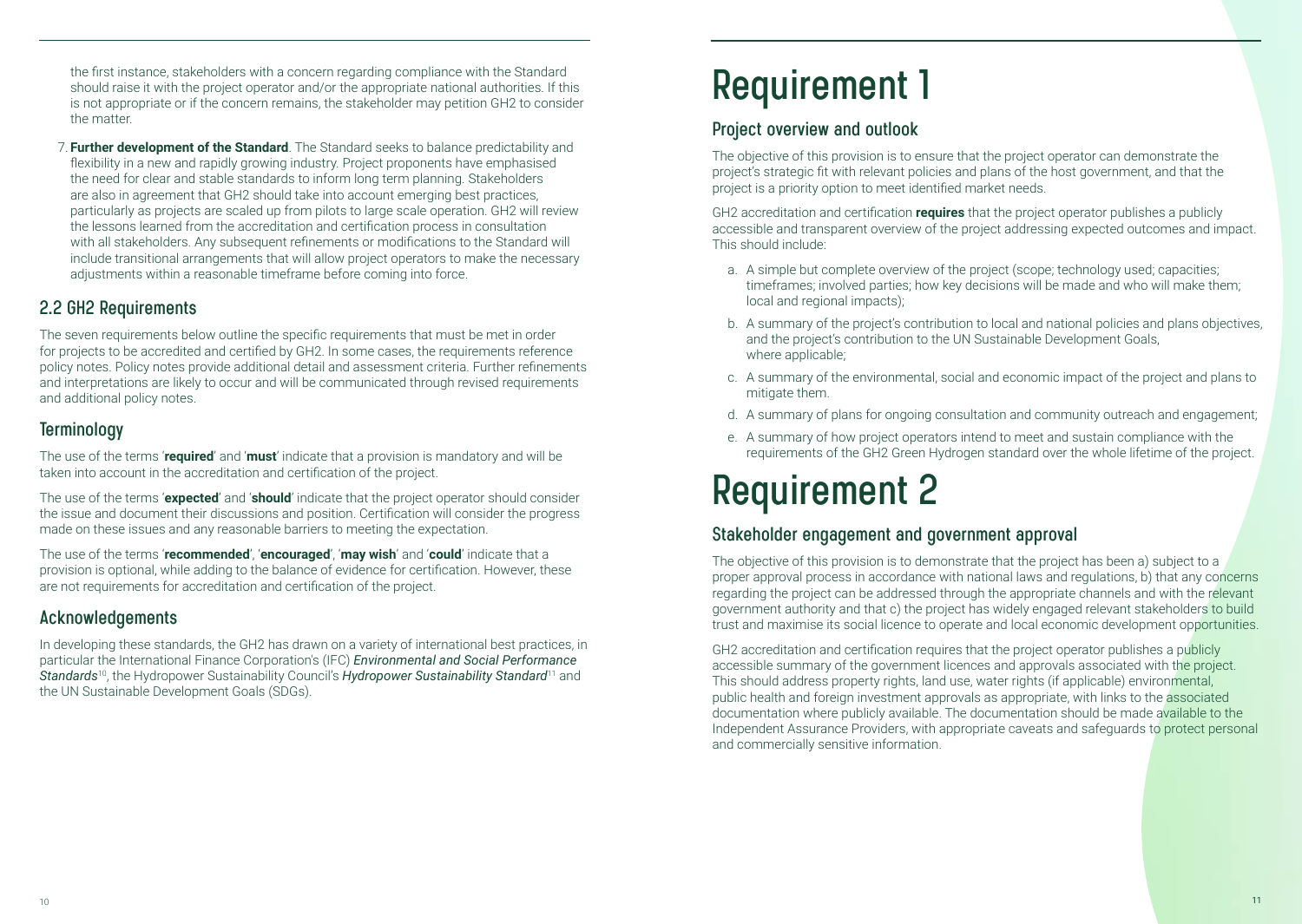### **Requirement 3**

#### **Project location and design**

The objective of this provision is to demonstrate that the location and design of the project has been optimised as a result of an iterative and consultative process that addresses the most significant technical, economic, financial, environmental and social considerations.

GH2 accreditation and certification requires a publicly accessible evaluation of the project location and design options, including the renewable electricity and water sources, hydrogen production facilities, and associated storage and transportation infrastructure with appropriate attention to sensitive and protected areas.

### **Requirement 4**

#### **Social impact**

International best practice highlights the importance of integrated assessments to identify: (1) the social impacts, risks, and opportunities of projects; (2) effective community engagement through disclosure of project-related information and consultation with local communities on matters that directly affect them; and (3) the project operator's management of environmental and social performance throughout the life of the project.<sup>12</sup>

The **expectation** is that the project has been subject to social impact assessment (SIA) or other similar assessment to help understand the potential impacts that a proposed project may have on a community. This should include a baseline study of the community's existing social environment. The baseline information is then used to help predict any social impacts the community may face, or changes that may occur to the existing social environment, by introducing the proposed project. The expectation is that these assessments have been carried out in accordance with applicable regulatory requirements, including appropriate stakeholder consultation and publication of the results. It is expected that the findings from this work have been incorporated into a community engagement plan (or similar) that addresses opportunities to create and contribute to social value in the communities that host the project.

The **expectation** is due consideration and planning can be demonstrated to maximise local development opportunities and to engage smaller businesses in the supply chain. This should include proactive engagement with smaller businesses as well as transparency about forthcoming contracting opportunities and procurement as demonstrates fair, transparent and competitive methods to award contracts to local vendors to foster economic inclusion.

#### **Requirement 4A Affected communities and livelihoods**

The objective of this provision is that the livelihoods and living standards are improved for project-affected communities and that life, property and community assets and resources are protected from the consequences of the project.

GH2 accreditation and certification **requires** that issues relating to project affected communities have been identified through an assessment process utilising local knowledge and that these communities have been proactively engaged about the project and given support to understand and engage in project design and mitigation; and monitoring of project impacts and effectiveness of management measures is being undertaken during project implementation appropriate to the identified issues.

GH2 accreditation and certification **requires** that public health issues relevant to project implementation and operation have been identified through an assessment process utilising appropriate expertise; and monitoring is being undertaken during the project implementation stage appropriate to the identified issues.<sup>13</sup>

GH2 accreditation and certification **requires** that project operators are committed to identifying, assessing and mitigating human rights impacts, providing access to remedy through effective grievance mechanisms, and ensuring continuous improvement.

The Green Hydrogen Standard **requires** that green hydrogen project operators assess the project's development impact and contribution towards the SDGs. In the case that commitments to additional benefits or benefit sharing have been made, the expectation is that the project operator has established a system to monitor and report on the delivery of these commitments over the full lifetime of the project.

#### **Requirement 4B Resettlement**

The objective of this provision is that the dignity and human rights of those physically displaced are respected; that these matters are dealt with in a fair and equitable manner; and livelihoods and standards of living for resettles and host communities are improved.

When project operators seek to acquire land for their business activities, it can lead to relocation and loss of shelter or livelihoods for communities or individual households. "Involuntary resettlement" refers both to physical displacement (relocation or loss of shelter) and to economic displacement (loss of assets or access to assets that leads to loss of income sources or other means of livelihood) as a result of project-related land acquisition and/or restrictions on land use. Resettlement is considered involuntary when affected persons or communities do not have the right to refuse land acquisition or restrictions on land use that result in physical or economic displacement.14

In accordance with IFC PS515, GH2 accreditation and certification **requires** that project operators avoid involuntary resettlement wherever possible and to minimise its impact on those displaced through mitigation measures such as fair compensation and improvements to and living conditions. Active community engagement throughout the process is essential.

#### **Requirement 4C Indigenous Peoples**

The objective of this provision is to ensure that the project respects the dignity, human rights, aspirations, culture, lands, knowledge, practices and natural resource-based livelihoods of Indigenous Peoples in an ongoing manner throughout the project life.

Indigenous peoples may be particularly vulnerable to the adverse impacts associated with project development, including risk of impoverishment and loss of identity, culture, and natural resource-based livelihoods16.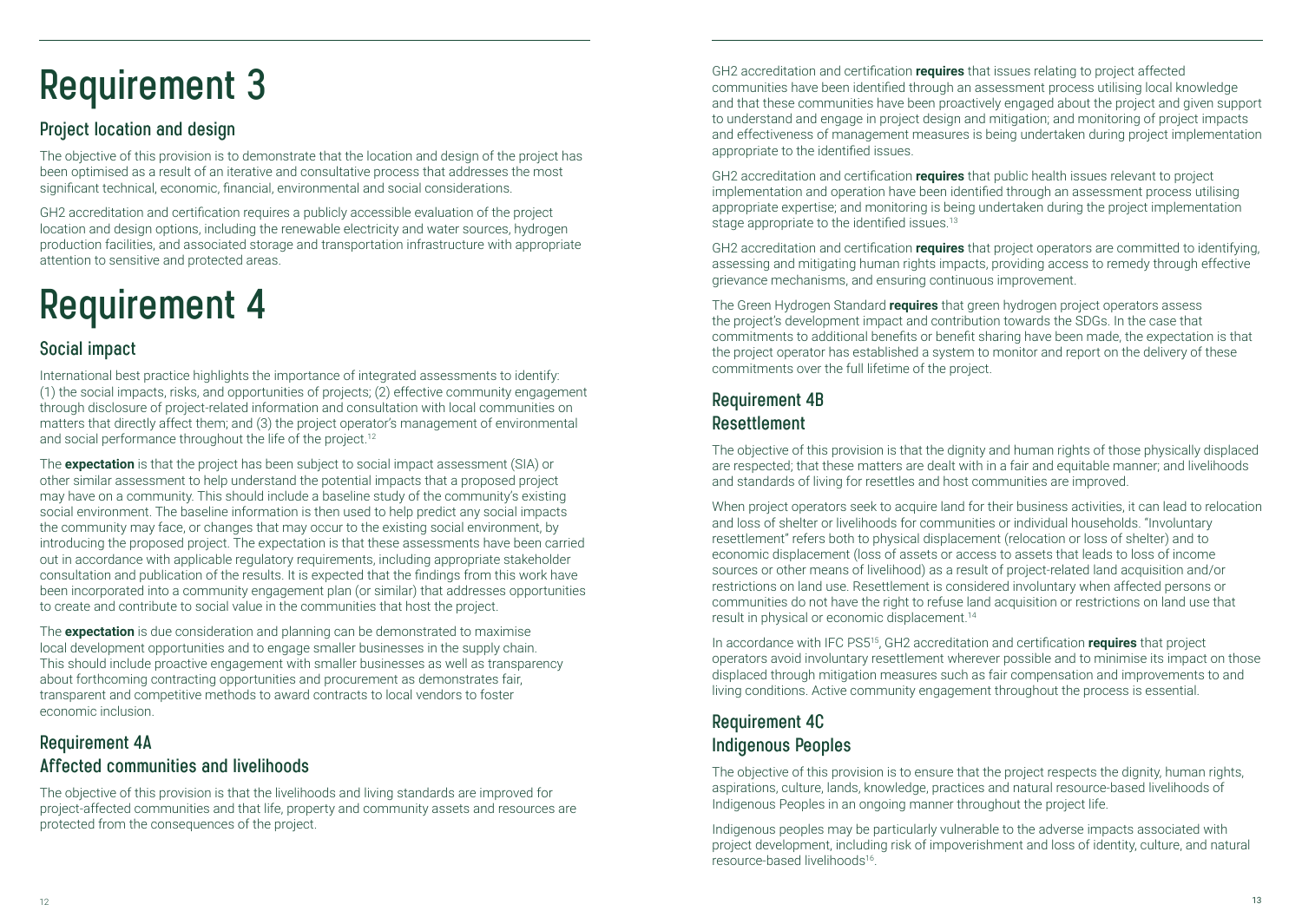In accordance with IFC PS717, GH2 accreditation and certification **requires** that business activities minimise negative impacts, foster respect for human rights, dignity and culture of indigenous populations, and promote development benefits in culturally appropriate ways.

GH2 accreditation and certification **requires** informed consultation and participation with Indigenous peoples throughout the project process. The **expectation** is that project operators adhere to the principle of Free, Prior and Informed Consent

#### **Requirement 4D Labour and working conditions**

The objective of this provision is to ensure that workers are treated fairly and are protected. GH2 accreditation and certification **requires** that project operators undertake an assessment of human resource and labour management requirements for the project, including recruitment, project occupational health and safety (OH&S) issues, risks, and management measures. Workers should be paid fairly and in accordance with all local laws, including those relating to minimum wage, leave entitlements and other benefits.

GH2 accreditation and certification **requires** project operators to respect the right of all workers to form and join trade unions of their own choosing, to bargain collectively and to engage in peaceful assembly as well as respect the right of workers to refrain from such activities. Project operators are **encouraged** to adhere to the IFC's performance standards relating to workers' organisations and collective bargaining.18

#### **Requirement 4E**

#### **Modern slavery, child and forced labour**

The objective of this provision is to ensure that the project protects workers, including vulnerable categories of workers such as children, migrant workers, workers engaged by third parties, and workers in the client's supply chain.

GH2 accreditation and certification **requires** that the project operator does not employ children in any manner.

GH2 accreditation and certification **requires** that the project proponent does not employ forced labour, which consists of any work or service not voluntarily performed that is exacted from an individual under threat of force or penalty. This covers any kind of involuntary or compulsory labour, such as indentured labour, bonded labour, or similar labour-contracting arrangements. The project operator will ensure fair recruitment and employment practices are adopted and that workers are not charged recruitment fees.

GH2 accreditation and certification **expects** that project operators work in collaboration with their suppliers to eradicate modern slavery.

GH2 certification **expects** capacity building, the measurable improvement of skilled labour, payment of a living wage, job and education opportunities and transfer of knowledge for and to the local population.

### **Requirement 5**

#### **Environmental impact**

International best practice highlights the importance of integrated assessments to identify: (1) the environmental, risks, and opportunities of projects; (2) effective community engagement through disclosure of project-related information and consultation with local communities on matters that directly affect them; and (3) the project operator's management of environmental and social performance throughout the life of the project.<sup>19</sup>

The **expectation** is that the project has been subject to an environmental impact assessment, i.e., a rigorous process identifying, predicting, evaluating and mitigating the biophysical, social, and other relevant effects of the project in accordance with applicable regulatory requirements, including appropriate stakeholder consultation and publication of the results. It is also expected that the project operator has established an environmental management plan to safeguard and improve environmental performance over the lifetime of the project.

#### **Requirement 5A Renewable energy sources**

The objective of this provision is to demonstrate that green hydrogen is produced from renewable energy sources with close to zero emissions.

GH2 accreditation and certification **requires** the project operator to demonstrate that hydrogen is produced through the electrolysis of water with 100% or near 100% renewable energy. GH2 accreditation and certification requires renewable energy sourced from hydropower, wind, solar (solar thermal and solar photovoltaic), geothermal energy, tide, wave and other ocean energy sources. GH2 will consider proposals from project operators based on other renewable non-fossil sources on a case-by-case basis. The project operator must demonstrate that the project meets equivalent emissions and sustainability standards.

GH2 accreditation and certification **requires** that the project operator undertakes an evaluation of the project's utilisation of electricity and the impact on the energy market including, where applicable, network congestion and the impact of their operations on the greenhouse gas emissions from the electricity grid. The project operator must demonstrate that it has identified and implemented technically feasible and cost-effective measures that support energy efficiency or other decarbonisation options, addressing any impacts vis-à-vis access to affordable and reliable energy. Where the evaluation concludes that the project may lead to a significant utilisation of renewable energy from the electricity grid and/or increased greenhouse gas emissions from the electricity grid, there is an **expectation** that the project operator has identified and implemented technically feasible and cost-effective measures to support the deployment of additional renewable energy capacity.

Green hydrogen producers may count electricity taken from the grid as fully renewable if they have concluded one or more power purchase agreements (PPAs) with operators producing renewable electricity in one or more installations, generating renewable electricity for an amount that is at least equivalent to the amount of electricity that is claimed as fully renewable and the electricity claimed is effectively produced in this or these installations. PPAs should make use of credible guarantee of origin certification schemes (or similar proofs) where available. There is an expectation that the project operator has addressed temporal correlation (ensuring that the electrolysers' demand matches the renewable power generation) as well as a geographical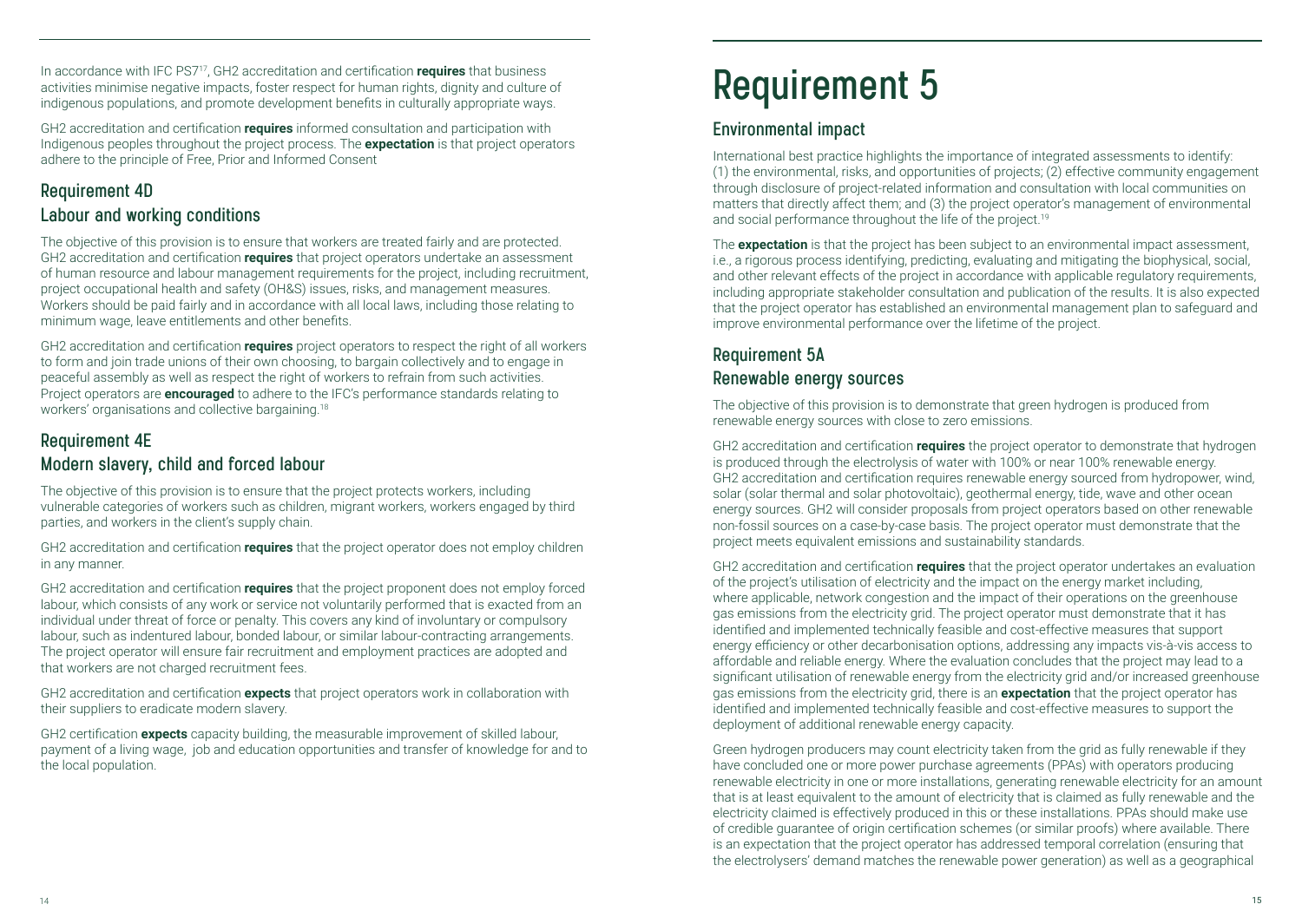correlation (ensuring that the electrolyser and the renewable power generation covered by the PPA are located in the same power market). The granularity of the information in PPAs and guarantee of origin certificates should be aligned with the electricity market where the PPA and guarantee of origin certificates are issued. Where regulatory bodies have imposed requirements on temporal or geographical correlation between the consumption of electricity by the electrolysers and the generation of the additional renewables-based electricity, GH2 certification requires that these requirements are met.

Up to 5% of electricity from any source may be consumed by electrolysers in a given year if it can be reasonably demonstrated that there have been technical or market constraints requiring such use. GHG emissions resulting from the use of this electricity consumption need to be calculated according to official grid emission factors published by host country governments or published as CDM standardised baseline approved by the CDM Executive Board.20 The overall threshold for the GHG intensity of produced hydrogen (1kg CO2 / kg H2) must not be exceeded in a given calendar year.

#### **Requirement 5B Water use and quality**

The objective of this provision is to ensure that green hydrogen projects address the availability and sustainable management of water and sanitation, particularly incorporating the need to address risks of reducing water access/exacerbating water stress, including desalination where applicable.

GH2 accreditation and certification **requires** a publicly accessible evaluation of the project's utilisation of water and the project's approach to wastewater treatment and water pollution<sup>21</sup>, referencing, where appropriate, applicable national standards. The project operator must demonstrate that it has identified and implemented technically and financially feasible and cost-effective measures for improving efficiency in its consumption of water, particularly in risks associated with water access and water stress. This could also include an assessment of opportunities to generate co-benefits for local communities through provision of drinking water, water for irrigation, and /or water treatment. Such measures will integrate the principles of cleaner production into product design and production processes with the objective of optimising water consumption and minimising water pollution.

Where desalination takes place, the G2H certification requires that project operators demonstrate that desalination plans do not have a negative effect on the water source.

This could include:

- A description of how the project interacts with water, including how and where water is withdrawn, consumed, and discharged, and the water-related impacts caused or contributed to, or directly linked to the project;
- A description of total water consumption from all areas, with a focus on areas with water stress;
- A description of how water-related impacts are addressed, including how the project operator works with stakeholders to steward water as a shared resource;
- A description of any minimum standards set for the quality of effluent discharge, and how these minimum standards were determined.

#### **Requirement 5C Waste, Noise and Air Quality**

The objective of this provision is to ensure that the negative environmental and social impacts associated with the project are managed; avoidance, minimisation, mitigation, compensation and enhancement measures are implemented; and environmental and social commitments are fulfilled.

GH2 accreditation and certification **requires** that waste, noise and air quality issues relevant to project implementation and operation have been identified through an assessment process utilising appropriate expertise and that monitoring is being undertaken during the project implementation stage appropriate to the identified issues.<sup>22</sup>

### **Requirement 5D Biodiversity**

The objective of this provision is to ensure that: (1) there are healthy, functional and viable aquatic and terrestrial ecosystems in the project-affected area that are sustainable over the long-term; (2) biodiversity impacts arising from project activities are managed responsibly; (3) that ongoing or emerging biodiversity issues are identified and addressed on an ongoing basis.

GH2 accreditation and certification **requires** that biodiversity issues relevant to project implementation and operation have been identified through an assessment process utilising appropriate expertise; and that monitoring is being undertaken during the project implementation stage appropriate to the identified issues.<sup>23</sup>

#### **Requirement 5E Climate change impact and mitigation**

The objective of this provision is to demonstrate that green hydrogen is produced from renewable energy sources with close to zero emissions.

The Green Hydrogen Standard requires independent verification (through the accreditation and certification process) that green hydrogen production facilities have robust systems to accurately and comprehensively measure the greenhouse gas emissions for production periods / shipments, including appropriate documentation for the purposes of certification.

GH2 accreditation and certification **requires** that projects that operate at <=1 kg CO2e per kg H2 taken as an average over a 12-month period as per the electrolysis production pathway defined by the International Partnership for Hydrogen and Fuel Cells in the Economy (IPHE) as outlined in the *Working Paper Methodology for Determining the Greenhouse Gas Emissions Associated with the Production of Hydrogen*@ noting the modifications as set out in Policy Note 1.

In addition, GH2 accreditation and certification **expects** project operators to calculate and report on the indirect GHG emissions associated with H<sub>2</sub> production processes (e.g., relating to water use and waste disposal), and the emissions associated with the storage, conversion and delivery of H2 and its derivatives. The energy consumption associated with (re)conversion and the emissions linked to transport are an important consideration. GH2 will develop methods and thresholds with a view to these becoming a requirement for accreditation and certification by 31 December 2023. GH2 also encourages project operators to calculate and report on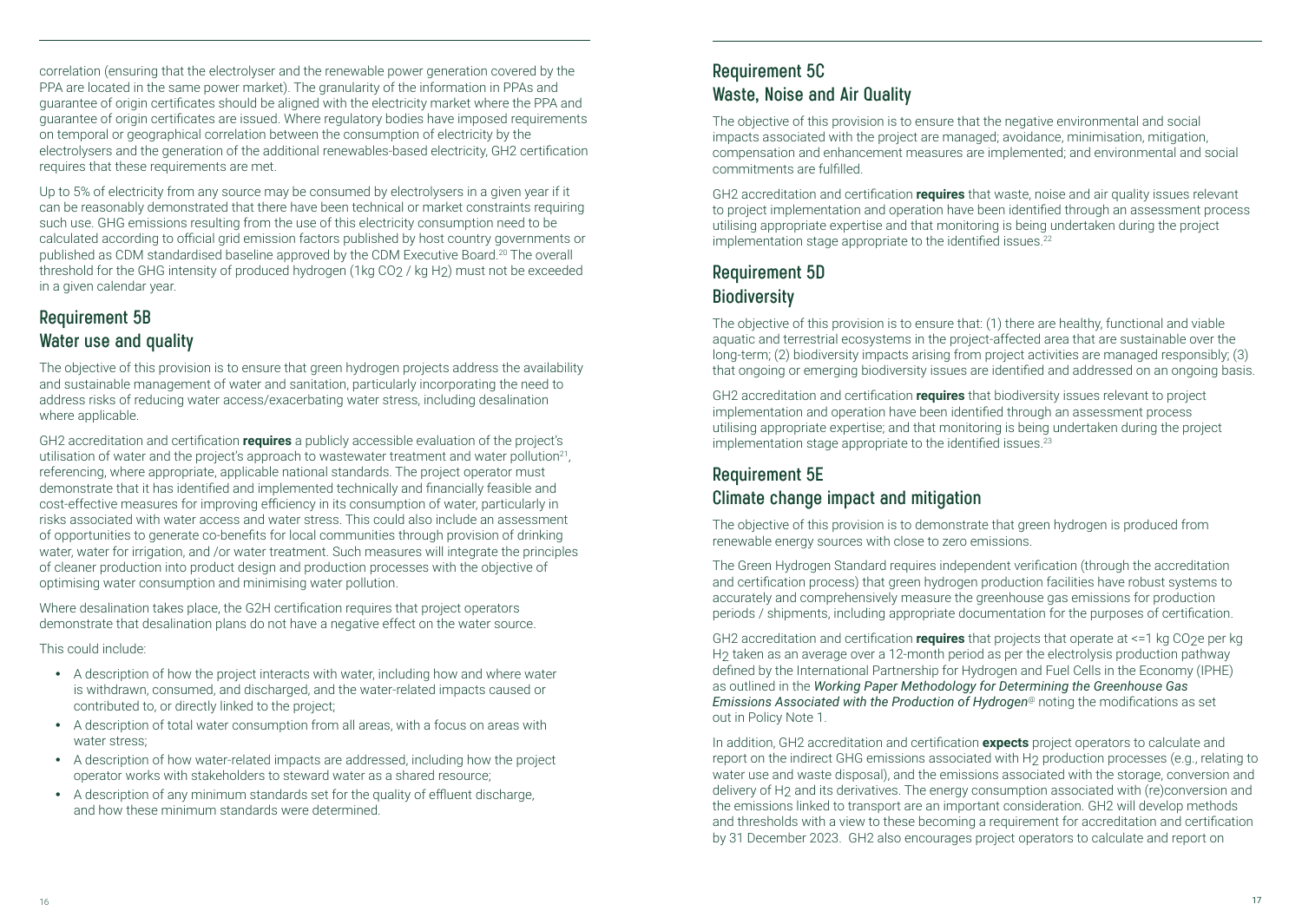the embodied emissions associated with green hydrogen production, including embodied emissions associated with: (i) purchased energy (grid) and energy produced on site (off grid); (ii) construction of H2 production facilities, and (iii) construction of storage, conversion and delivery infrastructure. GH2 will collaborate with partner organizations to develop and apply methods consistently to all energy providers.

The GH2 Board will review the performance of GH2 accredited projects on an annual basis, with the expectation that the boundaries of the emissions assessment framework can be widened, and that the emissions thresholds will be lowered in accordance with emerging best practice.

### **Requirement 6**

#### **Health and Safety**

The objective of this provision is to demonstrate that the livelihoods and living standards impacted by the project are improved relative to pre-project conditions for project-affected communities; and that life, property and community assets and resources are protected from the consequences of any infrastructure and operational safety risks.

GH2 accreditation and certification **expects** project operators to have undertaken an assessment of human resource and labour management requirements for the project, including project occupational health and safety (OH&S) issues, risks, and management measures.25

# **Requirement 7**

#### **Governance, transparency and accountability**

- 1. **General.** GH2 accreditation and certification **requires** that he project operator has sound corporate business structures, policies and practices; addresses transparency, integrity and accountability issues; can manage external governance issues (e.g., institutional capacity shortfalls, political risks including transboundary issues, public sector corruption risks); can ensure compliance; and procurement processes are equitable, transparent and accountable.
- 2. **Anti-corruption compliance.** Corruption deprives communities of the benefits that should flow from the development of natural resources and undermines decision making. GH2 accreditation and certification **requires** that the project operator establishes codes of conduct and anti-corruption standards that clearly prohibit bribery and corruption, including facilitation payments to government officials to obtain routine services. The standards should address the obligations for employees and contractors and include a risk-based system for due diligence. Project operators are **encouraged** to incorporate anti-corruption compliance into business key performance indicators that ultimately determine employee remuneration.
- 3. **Transparency**. The project operator is **expected** to publicly disclose key information of public interest about its corporate structure, contractual terms related to the project and financial transactions with the government. Disclosures are expected to be made proactively and in consultation with citizens and local communities to understand the information that they find more relevant and to furnish them with it.
	- y **Beneficial ownership transparency.** Project operators are **encouraged** to disclose legal and beneficial ownership, including the identity(ies) of their beneficial owner(s), the level of ownership and details about how ownership or control is exerted. Where possible, this information should be incorporated in existing filings by companies to corporate regulators, stock exchanges or agencies regulating the project.
	- **Contract transparency.** Project operators are **expected** to disclose the full text of any contract, concession, production-sharing agreement or other agreement granted by, or entered into by, the project operators which provides the terms attached to the utilisation of electricity and water and the production of green hydrogen. We note that this is increasingly the norm even in previously opaque industries such as oil and mining and is important to establish trust and social licence to operate.
	- y **Tax and subsidy transparency.** Project operators are **expected** to comprehensively disclose their payments they make to governments at both central and subnational level, and subsidies awarded to the project operator as individual subsidies or as part of a subsidy scheme. Types of payments to government include taxes levied on the income, production or profits of companies, royalties, dividends, licence fees, rental fees and other considerations for licences or concessions.

In March 2022, GH2 announced a project dedicated to "Good green hydrogen contracts" will cover topics including community engagement, infrastructure use, fiscal terms and project financing. The guidance will be launched at the Green Hydrogen Global Assembly and Exhibition taking place in Barcelona on 17-18 May 2022. Project operators are encouraged to take this guidance into account in addressing requirement 7.

### **3. Accreditation and Certification**

The Green Hydrogen Standard approach to accreditation and certification has three stages:

#### **3.1 Early-stage commitment and support**

Green hydrogen project operators are invited to work with GH2 from the earliest stages of project development. Project operators commit to the GH2 Principles<sup>26</sup> and confirm their intention to seek GH2 accreditation and certification. GH2 provides project developers with tools that can be used throughout early-stage concept and pre-feasibility work in consultation with stakeholders and host communities prior to final government approvals and final investment decision. Early commitment to the Green Hydrogen Standard can also be useful in marketing and negotiating offtake agreements. The first stage is purposefully low cost and "light touch", focussed on maximising the efficacy, efficiency and development potential of green hydrogen projects, and the early identification and amelioration of any environment, social and governance risks.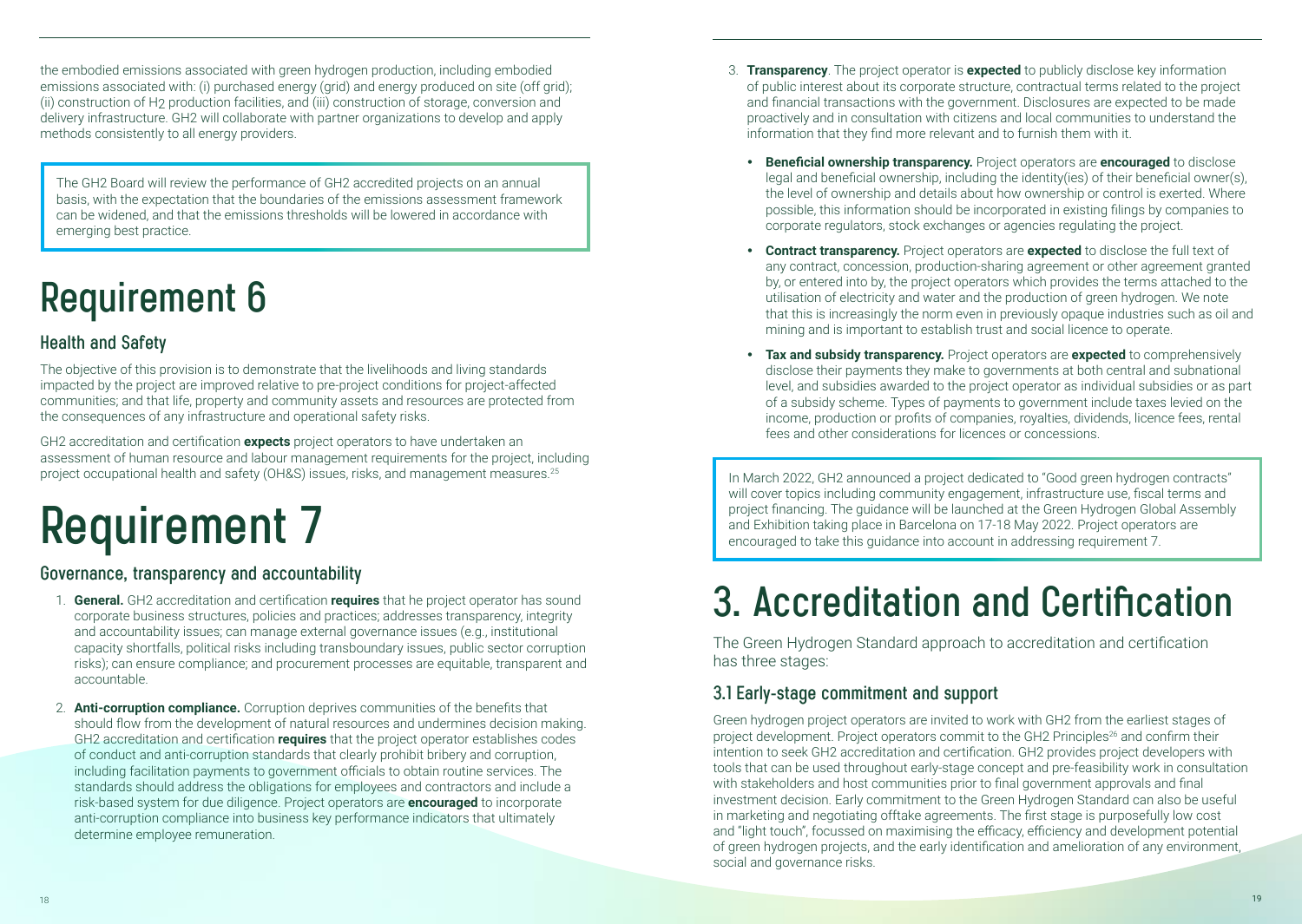Project operators seeking GH2 accreditation should undertake the necessary preparatory work to demonstrate their project's adherence to the Green Hydrogen Standard as outlined in chapter 2.

GH2's **Accreditation Body** will accredit **Independent Assurance Providers** (IAPs) who are authorised to review projects in accordance with the Standard. IAPs are required to undertake assurance audits in accordance with the requirements of ISAE3000, ISO 14064-3 or an equivalent standard approved by GH2. IAPs are required to have appropriate assurance management systems in place to meet the requirements of ISQM 1 and ISQM 2, ISO 14065, or an equivalent standard approved by GH2. These requirements do not prevent GH2 establishing a Scheme in accordance with the requirements of ISO 17029 either directly or in partnership with an existing Accreditation Body.

Project operators would engage an IAP (at their own cost) to assess adherence to the Green Hydrogen Standard in accordance with standardised terms of reference. The IAP should have access to the necessary documentation, with appropriate protocols to address confidentiality and conflict of interest.

The Independent Assurance Provider consults the project operator and other stakeholders and prepares an assessment. A draft report is made available for public comment. The final report from the Independent Assurance Provider is then submitted to GH2's Accreditation Body. Projects that meet the Standard and have agreements and/or licenses with GH2 will be certified to use the label "GH2 Green Hydrogen" (under license) and will be eligible to obtain and trade GH2 certificates of origin (see below). The decision from the Accreditation Body will indicate any issues that require close attention during the implementation of the project and specify a timeframe for a review of the project's accreditation (especially where the project involves staged development). A decision of the accreditation body can be appealed to the GH2 Board. Projects that do not meet the standard may be re-submitted.

The Accreditation and Certification Body will also conduct risk-based spot checks and thematic reviews of GH2 accredited projects. These checks can be completed bY GH2 directly or by contract with an IAP (an IAP shall not be engaged to audit subject matter it has previously audited).

By 30 June 2022 the GH2 Board will issue Policy Notes addressing:

- Terms of Reference for the GH2 Accreditation and Certification Body
- Procedure for the appointment of Independent Assurance Providers (IAPs)
- Standard terms of Reference for the engagement of Independent Assurance Providers (IAPs).

### **3.3 Certification of Green Hydrogen Production**

GH2 will establish a GH2 Registry to track the issuance, transfer and cancellation of GH2 Certificates to support the trade in GH2 certified hydrogen throughout the value chain for other green products.

By 31 December 2022, GH2 will issue Policy Notes addressing the procedures and the Terms of Reference for the establishment of the GH2 Registry.

| step<br>1                                                                                                            | <b>Green Hydrogen</b><br>Project<br><b>Development</b>                                                                                                                                                                                                                                                                                                                                                                     | The project proponent / operator designs the project, conducts<br>assessments and establishes internal processes. The project<br>proponent prepares a self assessment and publishes information<br>in accordance with the GH2 Standard. |  |  |
|----------------------------------------------------------------------------------------------------------------------|----------------------------------------------------------------------------------------------------------------------------------------------------------------------------------------------------------------------------------------------------------------------------------------------------------------------------------------------------------------------------------------------------------------------------|-----------------------------------------------------------------------------------------------------------------------------------------------------------------------------------------------------------------------------------------|--|--|
| step<br>$\mathbf{2}$                                                                                                 | Independent<br><b>Assurance</b>                                                                                                                                                                                                                                                                                                                                                                                            | The project operator engages an accredited Independent<br>Assurance Provider* to assess adherence to the GH2 Standard.                                                                                                                  |  |  |
| step<br>3                                                                                                            | <b>Consultation and</b><br>public comment                                                                                                                                                                                                                                                                                                                                                                                  | The Independent Assurance Provider consults stakeholders and<br>prepares an assessment. A draft report is made available for<br>public comment.                                                                                         |  |  |
| step<br>4                                                                                                            | The final report from the Independent Assurance Provider<br>is submitted to GH2's Accreditation and Certification Body.<br><b>Green Hydrogen</b><br>Projects that meet the Standard are licensed to use the label<br><b>Project</b><br>"GH2 Green Hydrogen" and will be eligible to obtain and trade<br><b>Accreditation</b><br>GH2 certificates of origin. Projects that do not meet the standard<br>may be re-submitted. |                                                                                                                                                                                                                                         |  |  |
| step<br>5                                                                                                            | <b>Green Hydrogen</b><br>The GH2 Registry** issues, tracks and cancels GH2 Green<br><b>Production</b><br>Hydrogen Guarantee of Origin certificates.<br><b>Certification</b>                                                                                                                                                                                                                                                |                                                                                                                                                                                                                                         |  |  |
| (including disclosure requirements).<br><b>Review and</b><br>step<br>Renewal<br>Projects are reviewed annually.<br>6 |                                                                                                                                                                                                                                                                                                                                                                                                                            | The project proponent maintains adherence to the Standard<br>Material changes to the project require re-accreditation.                                                                                                                  |  |  |

*\* Independent Assurance Providers are accredited by GH2's Accreditation and Certification Body \*\* GH2's Accreditation and Certification Body establishes and oversees the operation of the GH2 Registry*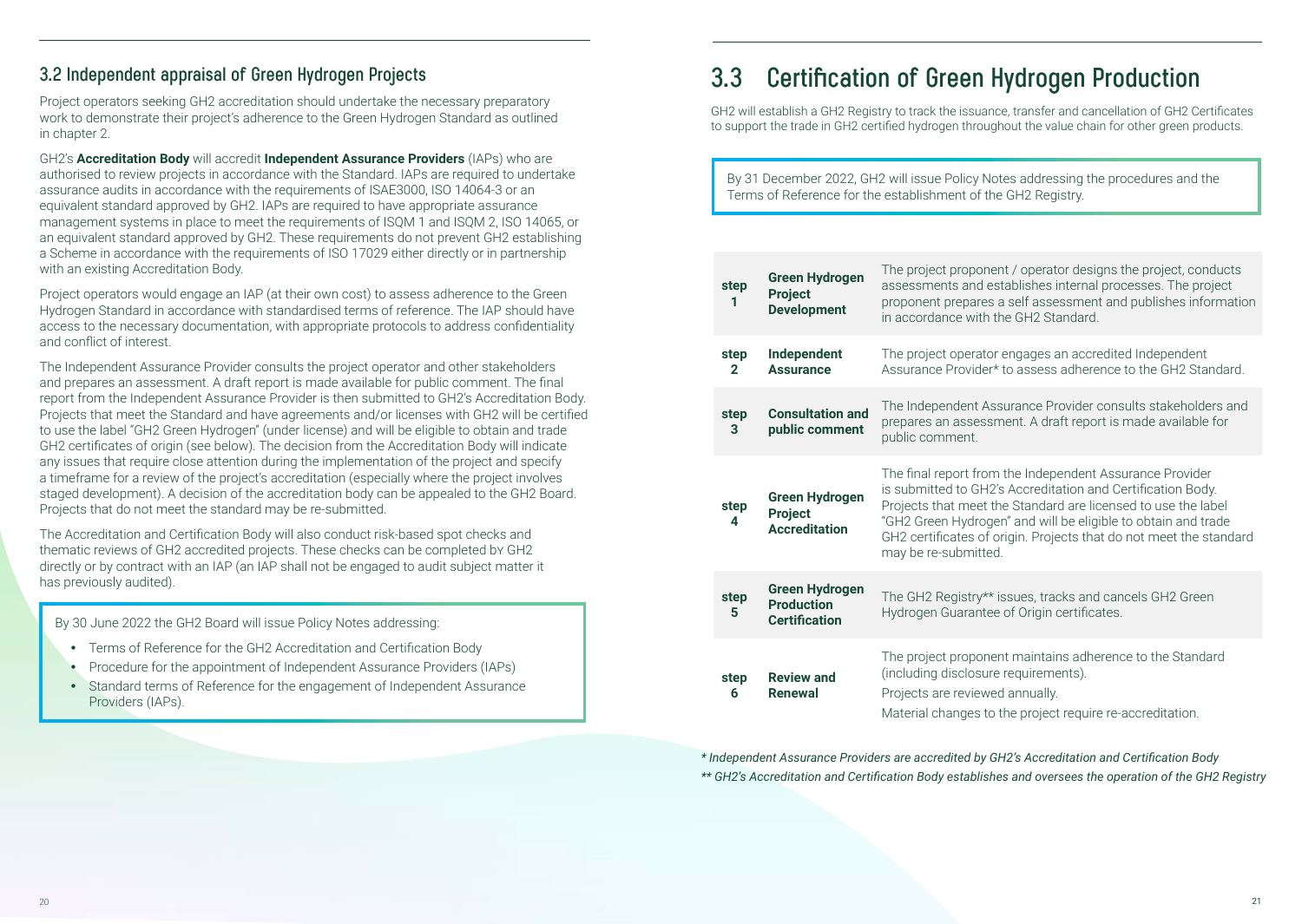### **4. GH2 Policy Notes**

Policy notes provide additional detail on issues covered in sections 2 and 3. The GH2 Board will refine and approve additional policy notes building on lessons learned from accreditation and certification, taking into account feedback from project operators and other stakeholders.

#### **Policy Note 1 GH2 methodology for GHG emissions measurement**

- 1. The Green Hydrogen Standard applies the methodology for the electrolysis production pathway being developed by the International Partnership for Hydrogen and Fuel Cells in the Economy (IPHE) as outlined in the Working Paper Methodology for Determining the Greenhouse Gas Emissions Associated with the Production of Hydrogen.<sup>27</sup> Based on discussions with stakeholders, some minor refinements have been adopted. This policy note will be reviewed on a regular basis, taking into account feedback from project operators and other stakeholders and subsequent refinements to the IPHE methodology. This will include a clarification of the methods to be followed for calculating GHG emissions for Green Hydrogen derivates, such as Green Ammonia.
- 2. Technology Scope (as per IPHE). There are currently three main electrolyser technologies, distinguished by the electrolyte (and associated production temperatures): alkaline electrolyser, polymer electrolyte membrane (PEM) electrolyser and solid oxide (SOEC) electrolyser. This methodology may be applied to any other electrolysis technologies.
- 3. Electrolysis Process Description (as per IPHE). A water electrolysis cell consists of an anode and a cathode separated by a membrane immerged in an electrolyte (a conductive solution). When connected to a direct current power supply, electricity flows through the electrolyte and causes the water to split into hydrogen and oxygen. Each electrolyser system consists of a stack of electrolysis units, a gas purifier and dryer and an apparatus for heat removal.

Hydrogen and oxygen gas products must be purified, dried and cooled prior to storage and/or delivery to market, subject to required product specifications. The oxygen gas must be safely vented to the atmosphere. Alternatively, pending availability of appropriate markets, this oxygen may be sold as a co-product.

Within this emissions accounting framework, electrolysers are assumed to have an outlet pressure of 3 MPa28. Depending on the design of the electrolyser, an electrolysis system may require compression to achieve 3 MPa pressure or drying. In that case, energy consumption for achieving this and the associated emission have to be calculated and included.



GHG emissions that must be calculated

& below 1kg CO2e/kg H2 Standard **expects** these emissions to be measured, but they are not included in the 1kg CO2e/kg H2 emissions threshold

4. Emissions Sources in Electrolysis (as per IPHE). GHG emissions associated with electrolysis are subject to the nature of electricity supply for electrolysis as electricity can be sourced from the grid (noting that this may be impacted by contracting of renewable electricity supply and associated instruments), generated on-site via the combustion of liquid, gaseous and/or solid fuels (in this case, this would be the key emissions source) or supplied from an off-grid on-site system. Each process unit or stage in the electrolysis process contains emissions sources outlined below.

| Process unit/stage                                              | Key emissions sources                              | Other emissions sources                                                                                                                                                                                                    |
|-----------------------------------------------------------------|----------------------------------------------------|----------------------------------------------------------------------------------------------------------------------------------------------------------------------------------------------------------------------------|
| Water supply and<br>treatment                                   | Electricity for<br>purification and<br>filtration. |                                                                                                                                                                                                                            |
| Hydrogen<br>production                                          | Electricity for<br>electrolyser units              | Steam (where purchased). <sup>29</sup><br>Liquid, solid and/or gaseous fuel<br>combustion for steam generation. <sup>30</sup><br>Liquid, solid and/or gaseous fuel<br>combustion for electricity generation. <sup>31</sup> |
| Hydrogen<br>compression,<br>purification, drying<br>and cooling | Electricity for<br>relevant units                  | Steam (where purchased)<br>Solid, liquid and/or gaseous fuel<br>combustion for relevant units and/or<br>steam generation.                                                                                                  |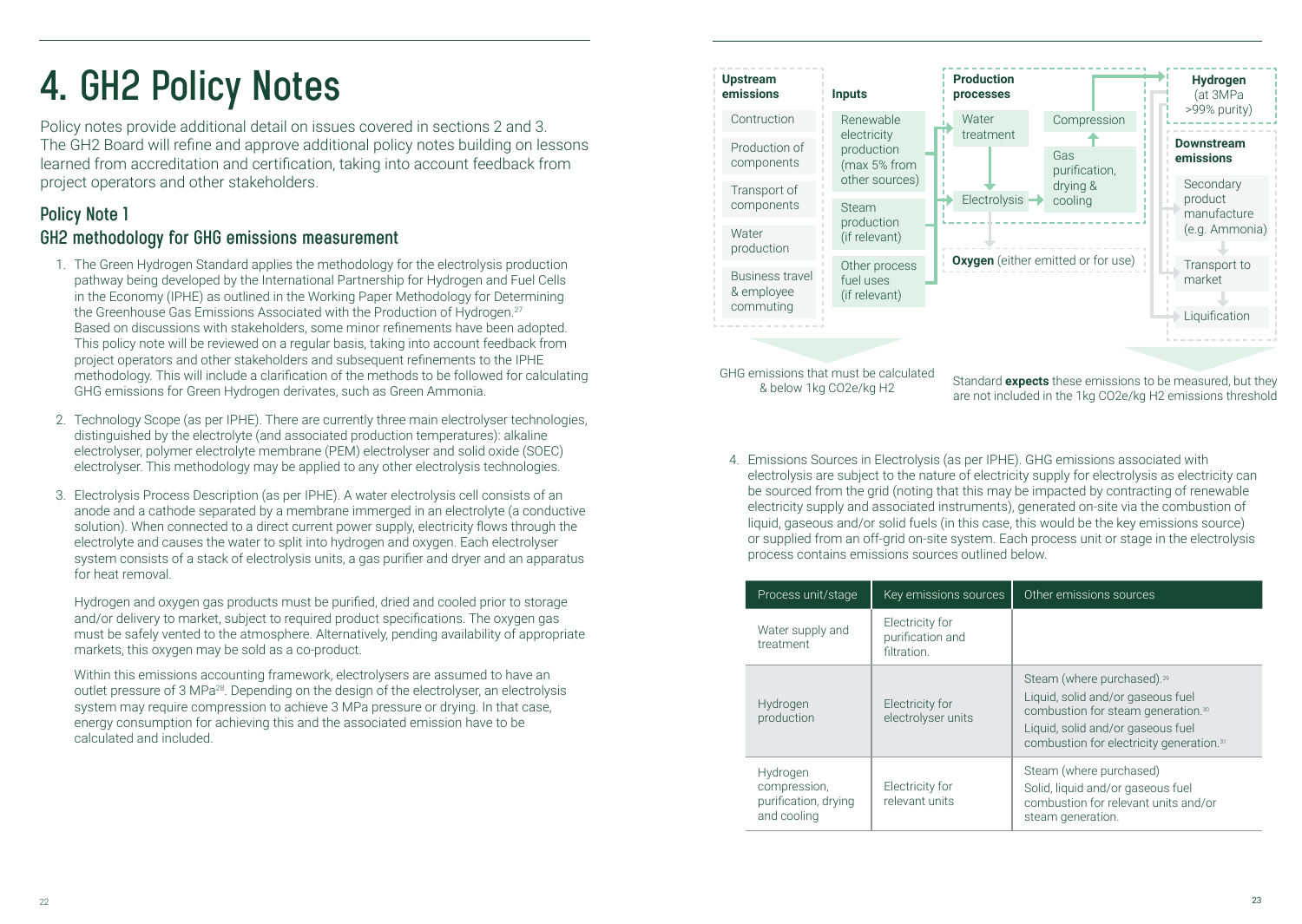are as per IPHE §6.3 (and ISO 14044) with one modification. Specifically: the IPHE methodology stipulates: "the GHG impact of electricity generation from wind, solar photovoltaic, hydropower and geothermal will be assumed to be zero" (§6.2.3 p27). GH2 notes that these emissions may be > 0, and requires that these emissions are quantified and included in the calculation of the GHG emissions as per requirement 5A.

5. The process, methods and requirements of hydrogen life cycle impact assessment

#### **Forthcoming Policy Notes**

- Terms of Reference for the GH2 Accreditation Body.
- Procedure for the appointment of Independent Assurance Providers (IAPs).
- Standard terms of Reference for the engagement of Independent Assurance Providers (IAPs).
- Terms of Reference for the GH2 Green Hydrogen Certification Registry.

### **Endnotes**

- 1. https://racetozero.unfccc.int/un-climate-championslaunch-guiding-principles-for-climate-aligned-hydrogen/
- 2. The Standard focusses on green hydrogen projects that aim to source 100% of their electricity from renewable sources. However, provision is made for <=5% electricity from other sources to cover exceptional circumstances. See requirement 5A, below.
- 3. Green hydrogen is sometimes characterised as having zero greenhouse gas emissions. However, the production of renewable electricity may involve some greenhouse gas emissions. In some circumstances, there may be some greenhouse gas emissions associated with electrolysis and associated processes. Accordingly, GH2 refers to "close to zero greenhouse gas emissions". GH2 requires that these emissions are quantified as part of the accreditation and certification process. See requirement 5A, below.
- 4. GH2 reviewed the recent academic literature (see for example here, here and here) and consulted green hydrogen project developers to establish an appropriate threshold. Some studies assume that 100% renewable energy equates to zero emissions. Others have argued that we should not assume zero, and that careful attention is needed to the source of electricity used for water electrolysis and any emissions from associated processes such as water treatment / desalination. The emerging consensus is that 1kg is a reasonable threshold, with the caveat that GH2 should review this threshold based on the early experience with green hydrogen project accreditation.
- 5. IPHE (2021) Methodology for Determining the Greenhouse Gas Emissions Associated with the Production of Hydrogen https://www.iphe.net/iphe-working-papermethodology-doc-oct-2021
- 6. United Nations (2015) The 2030 Agenda for Sustainable Development. https://sdgs.un.org/goals
- 7. United Nations (2021) Department of Economic and Social Affairs. Sustainable Development. https://sdgs.un.org/ news/proposed-global-roadmap-shows-how-universalaccess-sustainable -energy-can-be-achieved-2030
- 8. It is important to emphasise that this is not a waiver of requirements. The onus is on the project operator to demonstrate their adherence to GH2's requirements. The credibility and comprehensiveness of national requirements will be considered as part of the independent appraisal process, including broad based consultation with project stakeholders.
- 9. GH2 recommends that the information is provided in a format which is accessible to the public (including hard copies as libraries or local government offices) and in a language which is spoken by the local communities.
- 10. IFC (2021) Performance Standards. https://www.ifc.org/ wps/wcm/connect/Topics\_Ext\_Content/IFC\_External\_ Corporate\_Site/Sustainability-At-IFC/Policies-Standards/ Performance-Standards
- 11. Hydropower Sustainability Council (2021) Hydropower Sustainability Standard https://static1.squarespace. com/static/5c1978d3ee1759dc44fbd8ba/t/6 1379550f76c7d53f2b0f446/1631032662564/ Hydropower+sustainabiity+standard+310821+01b.pdf
- 12. Project operators are encouraged to consult IFC (2012) Performance Standard 1. https://www.ifc.org/wps/wcm/ connect/topics\_ext\_content/ifc\_external\_corporate\_site/ sustainability-at-ifc/policies-standards/performancestandards/ps1 and the relevant requirements identified under the World Bank's ESS1: Assessment and Management of Environmental and Social Risks and Impacts Policy. https://pubdocs.worldbank.org/ en/837721522762050108/Environmental-and-Social-Framework.pdf#page=29&zoom=80
- 13. Project operators are encouraged to consult the World Bank's ESS4: Community Health and Safety policy https:// pubdocs.worldbank.org/en/837721522762050108/ Environmental-and-Social-Framework. pdf#page=59&zoom=80 Project operators are encouraged to consult the IFC (2012)
- 14. Performance Standard 5: Land Acquisition and Involuntary Resettlement. https://www.ifc.org/wps/wcm/connect/ topics\_ext\_content/ifc\_external\_corporate\_site/ sustainability-at-ifc/policies-standards/performancestandards/ps5
- 15. Project operators are encouraged to consult the World Bank's ESS5: Land Acquisition, Restrictions on Land Use and Involuntary Resettlement Policy https://www. worldbank.org/en/projects-operations/environmentaland-social-framework/brief/environmental-and-socialstandards#ess5
- 16. Project operators are encouraged to consult the IFC (2012) Performance Standard 7: Indigenous Peoples. https://www. ifc.org/wps/wcm/connect/topics\_ext\_content/ifc\_external\_ corporate\_site/sustainability-at-ifc/policies-standards/ performance-standards/ps7
- 17. Project operators are encouraged to consult the World Bank's ESS7: Indigenous Peoples/Sub-Saharan African Historically Underserved Traditional Local Communities Policy https://pubdocs.worldbank.org/ en/837721522762050108/Environmental-and-Social-Framework.pdf#page=89&zoom=80
- 18. Project operators are encouraged to consult the IFC (2012) Performance Standard 7: Labor and Working Conditions. https://www.ifc.org/wps/wcm/ connect/88f1f09e-5fe4-4fad-9286-33ecb221ab23/ PS2\_English\_2012.pdf?MOD=AJPERES&CVID=jiVQIns and the World Bank's ESS2: Labor and Working Conditions Policy https://pubdocs.worldbank.org/ en/837721522762050108/Environmental-and-Social-Framework.pdf#page=45&zoom=80
- 19. Project operators are encouraged to consult IFC (2012) Performance Standard 1. https://www.ifc.org/wps/wcm/ connect/topics\_ext\_content/ifc\_external\_corporate\_site/ sustainability-at-ifc/policies-standards/performancestandards/ps1 and the relevant requirements identified under the World Bank's ESS1: Assessment and Management of Environmental and Social Risks and Impacts Policy. https://pubdocs.worldbank.org/ en/837721522762050108/Environmental-and-Social-Framework.pdf#page=29&zoom=80
- 20. The Emission Factor Database (EFDB) is a project supported by the National Greenhouse Gas Inventories Programme (NGGIP), which is managed by the IPCC Task Force on National Greenhouse Gas Inventories (TFI). The EFDB is intended to be a recognized library, where users can find emission factors and other parameters with background documentation or technical references that can be used for estimating greenhouse gas emissions and removals. See: https://www.ipcc-nggip.iges.or.jp/EFDB/ main.php
- 21. In accordance with IFC (2012) Performance Standard 3: Resource Efficiency and Pollution Prevention, "the term 'pollution' includes: "both hazardous and non-hazardous chemical pollutants in the solid, liquid, or gaseous phases, and includes other components such as pests, pathogens thermal discharge to water, GHG emissions, nuisance odors, noise, vibration, radiation, electromagnetic energy, and the creation of potential visual impacts including light". Project operators are encouraged to consult the World Bank's ESS3: Resource Efficiency and Pollution Prevention and Management policy https://pubdocs.worldbank.org/ en/837721522762050108/Environmental-and-Social-Framework.pdf#page=53&zoom=80
- 22. Project operators are encouraged to consult the World Bank's ESS3: Resource Efficiency and Pollution Prevention and Management policy https://pubdocs.worldbank.org/ en/837721522762050108/Environmental-and-Social-Framework.pdf#page=53&zoom=80
- 23. Project operators are encouraged to consult the World Bank's ESS6: Biodiversity Conservation and Sustainable Management of Living Natural Resources https://pubdocs. worldbank.org/en/837721522762050108/Environmentaland-Social-Framework.pdf#page=81&zoom=80
- 24. https://www.iphe.net/iphe-working-paper-methodologydoc-oct-2021
- 25. Project operators are encouraged to consult the World Bank's ESS4: Community Health and Safety policy https:// pubdocs.worldbank.org/en/837721522762050108/ Environmental-and-Social-Framework. pdf#page=59&zoom=80
- 26. https://gh2.org/about/our-principles
- 27. IPHE (2021) Methodology for Determining the Greenhouse Gas Emissions Associated with the Production of Hydrogen https://www.iphe.net/iphe-working-papermethodology-doc-oct-2021
- 28. 6 For technologies whose typical hydrogen output pressure at gate is 1 MPa or lower, one can also report in addition to the 3 MPa, GHG emission at 1 MPa with the calculation result of GHG emission adjusted to 3 MPa which requires additional energy to increase the output pressure.
- 29. Where high temperature SOEC are utilised
- 30. Where high temperature SOEC are utilised.
- 31. Where on-site electricity generation is non-renewable.